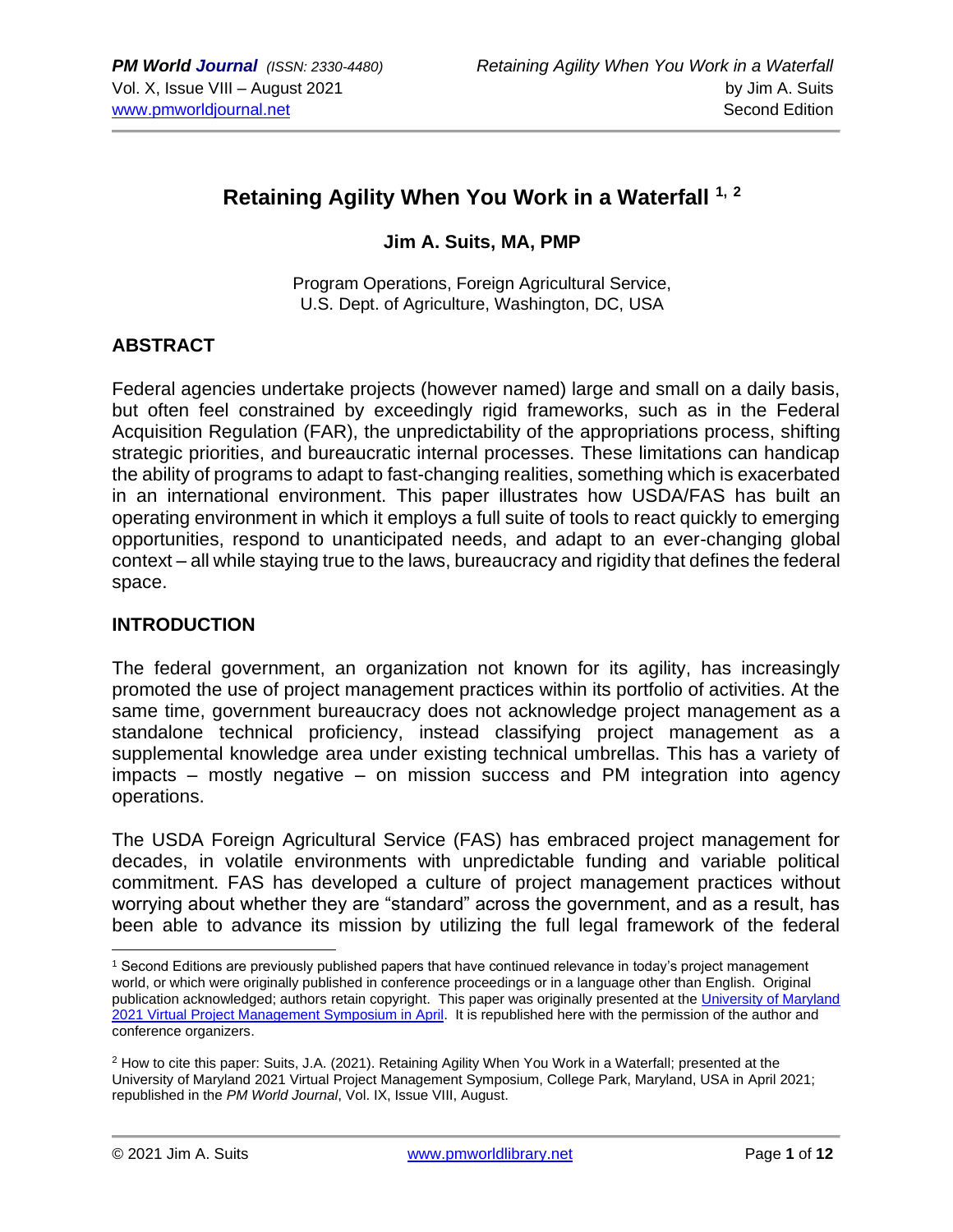enterprise. The resources and practices to do so are mostly available to any federal agency that has the will and patience to build such a culture, however, bureaucratic resistance cannot be underestimated. For that reason, the costs and benefits of this approach need to be fully understood in order for agencies to determine whether it is useful or appropriate to attempt to build such an environment.

#### **WHO IS FAS?**

The Foreign Agricultural Service is an agency of the United States Department of Agriculture, responsible (inter alia) for acting as a liaison between the U.S. agriculture sector and foreign markets, collecting global market data, and providing technical assistance to foreign states.<sup>3</sup> As with any government agency, it has been reformulated many times over the last century, but its more or less current incarnation dates to 1993, with the merger of several previously separate units.

This history is important, in that each of those units brought with them their own independently-developed processes, procedures, history, and culture – of which they were fiercely protective against harmonization. The legacy of this merger left a cultural cleft in the agency, in which the successor units of the predecessor organizations operated largely independently of each other – no more clearly illustrated than that the two were, as late as 2020, physically located in different parts of USDA's enormous headquarters complex.

These offices are responsible for implementing three broad portfolios of programming, with an aggregate annual budget of over \$700 million,<sup>4</sup> authorization pulling from 5 different parts of the U.S. Code, $5$  and categorized into somewhere over two dozen programs – the precise number dependent on how one counts a "program."<sup>6</sup>

Without burdening the reader with excruciating details, these programs (broadly speaking) support agricultural trade, improve food security, and make agricultural markets operate more efficiently. Each program has its own specific legal mandate; some are more focused on improving scientific capacity, others on nutrition and education, others on trade barriers. As a collective, however, they work together to support the world's most efficient agricultural system to feed the world.

Despite the potential for programmatic synergies, only in the last decade or so was any sustained effort made to create a consistent identity across the agency, through

<sup>3</sup> 5 USC § 5693

<sup>&</sup>lt;sup>4</sup> as of FY2020; for several reasons, FAS' total annual budget is ambiguous until after the fact

<sup>&</sup>lt;sup>5</sup> Includes Chapters 41, 64, and 87 of Title 7; Chapter 15 of Title 15; and Chapter 22 of Title 22

<sup>6</sup> The Government Performance Modernization Act of 2010 required, inter alia, that this be standardized and catalogued across the government. As of this writing, there is no indication that this effort has made any material progress.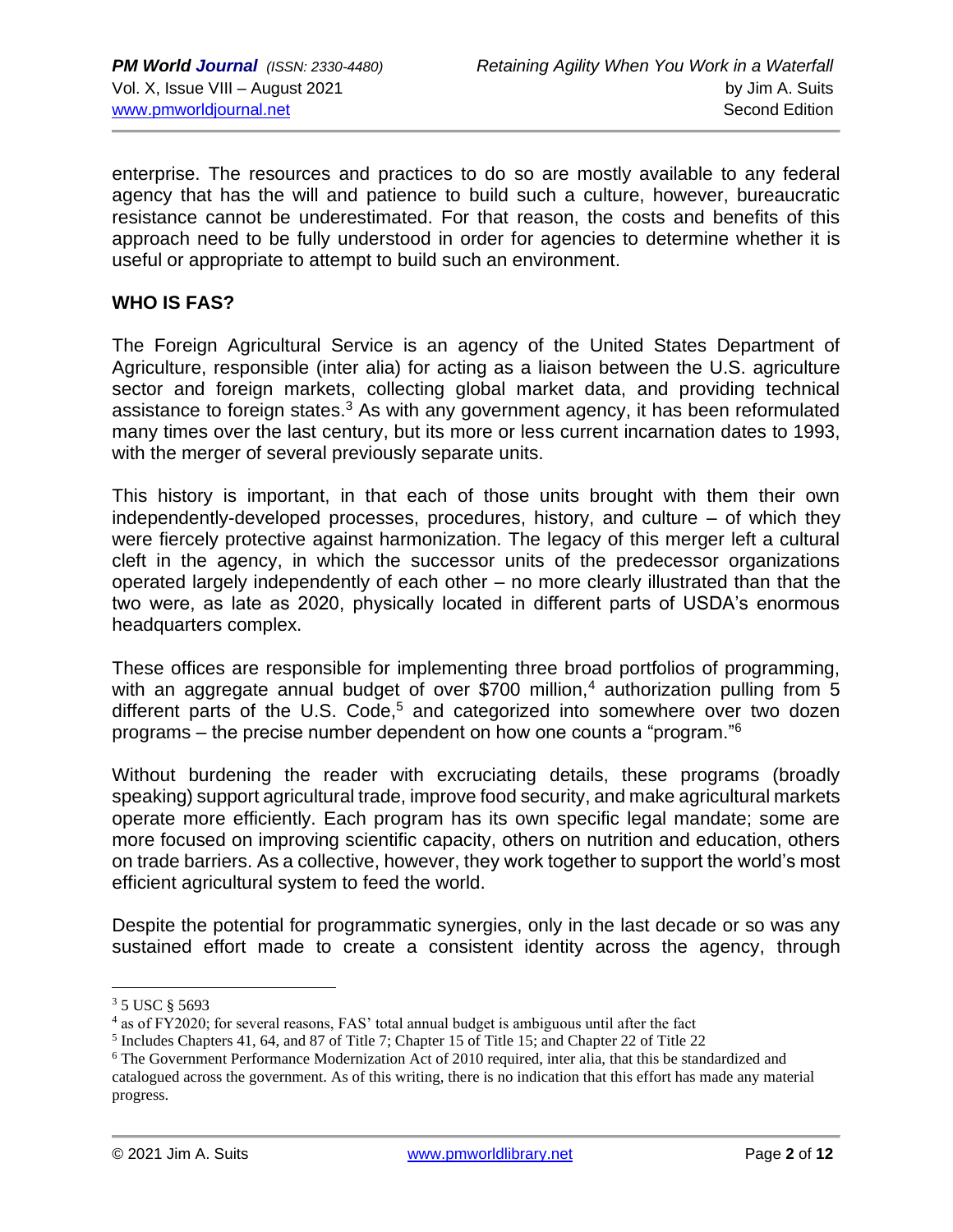structured practices such as promoting an agency networking group for junior staff, and by changing personnel policies to enable staff to rotate through different offices – something previously possible only at some difficulty, and which often came at substantial cost to an employee's career. This recognizes that a successful enterprise encourages regular small-scale interactions (or "networking") across the organization.<sup>7</sup>

This notwithstanding, even today each portfolio largely maintains its own processes, policies, and even distinct IT systems, to perform analogous functions. This decentralization may seem inefficient; indeed, the agency periodically establishes task forces or committees charged with determining the extent to which comparable processes might be consolidated or made consistent across these offices. However, in practice, the circulation of personnel, combined with a strong sense of purpose, enables staff to operate in any of these environments, in a manner that best achieves the objectives of each program.<sup>8</sup>

FAS' efforts towards integration have illustrated that there is no inherent reason why different objectives should be pursued in a uniform way for the sake of conformity. This, fundamentally, is what makes project management in FAS unique in the federal landscape: Pursuing each individual component of the agency's mission in the way best suited for that component results in a stronger and more resilient totality.

#### **THE STEREOTYPE OF GOVERNMENT**

The federal government is not known for being nimble. When the government was confronted with an increasing need for professionalization of project management as a standalone discipline, it responded with the development of a supplemental (or collateral) project management certification, firmly under the aegis of acquisition and procurement.<sup>9</sup> Similarly, notwithstanding an (admittedly ambiguous) legislative directive to do so, the federal Office of Personnel Management has not created a dedicated career track for project management, arguing instead that it a subsidiary function of other technical competencies.

That the federal mindset would equate project management with acquisition  $-$  a notoriously rigid and inflexible instrument in the federal toolbox – is not especially surprising. Acquisition has become the default answer to a great many questions in the federal operating sphere, and contractors are increasingly used to fulfill virtually all federal functions, excepting those few deemed "inherently governmental."

 $7$  For a discussion of this phenomenon, see Axelrod (1984), 158

<sup>8</sup> see Epstein (2019)

<sup>&</sup>lt;sup>9</sup> Known as the FAC-P/PM, it is administered by the same office responsible for other contracting and acquisition certifications.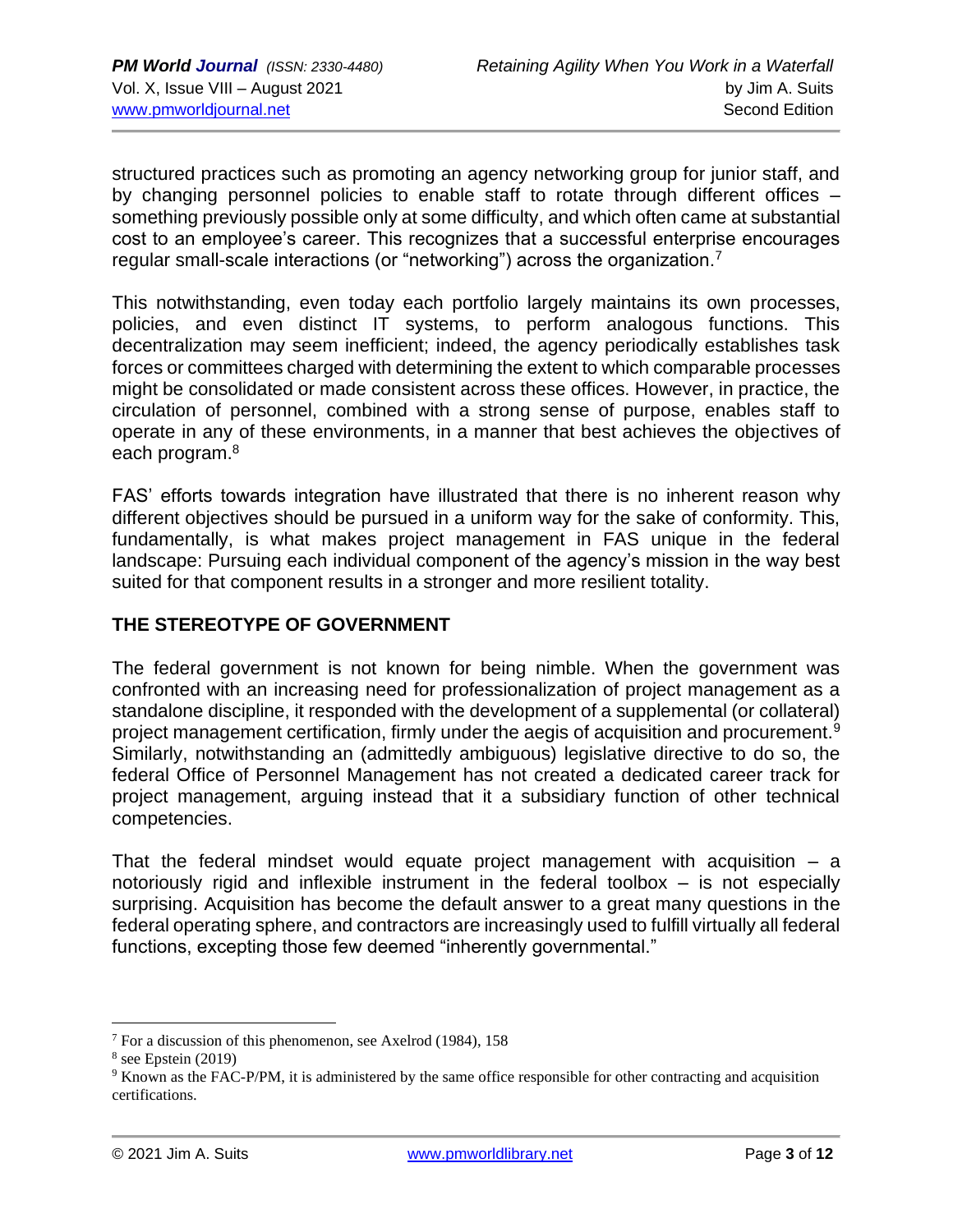To be sure, there are certain benefits with taking this approach. First and foremost, it is inherently standardized – any federal employee can "plug and play" and be familiar with the policies and procedures. It also has the benefit of the Federal Acquisition Regulation,<sup>10</sup> which despite its rigidity is widely familiar to the government and non-federal organizations alike and accompanied by a great deal of settled case law that accounts for a wide variety of scenarios that might arise during the course of implementation.

The challenge, however, with using acquisition in this way is that federal acquisition, especially at a large scale, requires a well-defined scope and a substantial lead time. To be sure, there are many contexts in which this is not problematic. If an agency needs to procure new computers for its staff, for example, it should encounter no difficulty using an acquisition tool to do so.

FAS, however, has a great deal of programming that is responsive and iterative in nature, i.e. for which even in ideal conditions, the final outcome of each effort is not necessarily predictable, and for which subsequent stages must be adjusted based on that outcome. The lengthy lead times and firm scopes that can easily be used to procure goods, are illequipped to accommodate this reality – even before considering the environmental risk factors of political shifts, coups, and other strategic elements that can shift rapidly and without warning.

In short, the government mandates that project management be conducted in a 'waterfall' environment – with meticulous planning aforethought, and execution thereafter following a firm path. Yet the world in which FAS programs operate is not so predictable and requires the agency to maintain a tremendous amount of agility in every regard – any day could bring a shift to where it operates, what it does there, who it interfaces with, and what it seeks to achieve.

## **WHO ARE PROJECT MANAGERS?**

Although the term "agile" has a specific meaning within project management, agile project management is not quite so agile as the name would imply. To be certain, it represents an approach which, by virtue of its short iterative internal cycles, is better suited than traditional ('waterfall') project management in the environments where FAS operates, but still rests on an implied clear understanding of what the outcome will be.

Bearing in mind the government viewpoint of project management as an acquisition function – and notwithstanding that the majority of this paper argues against that very designation – it is worth noting that the FAR itself encourages agencies to be innovative in policies, procedures, strategies, and practices, when such innovation is in the government's interest and not expressly prohibited.<sup>11</sup>

<sup>&</sup>lt;sup>10</sup> Title 48 of the Code of Federal Regulations (48 CFR)

 $11$  48 CFR 1.102-4(e)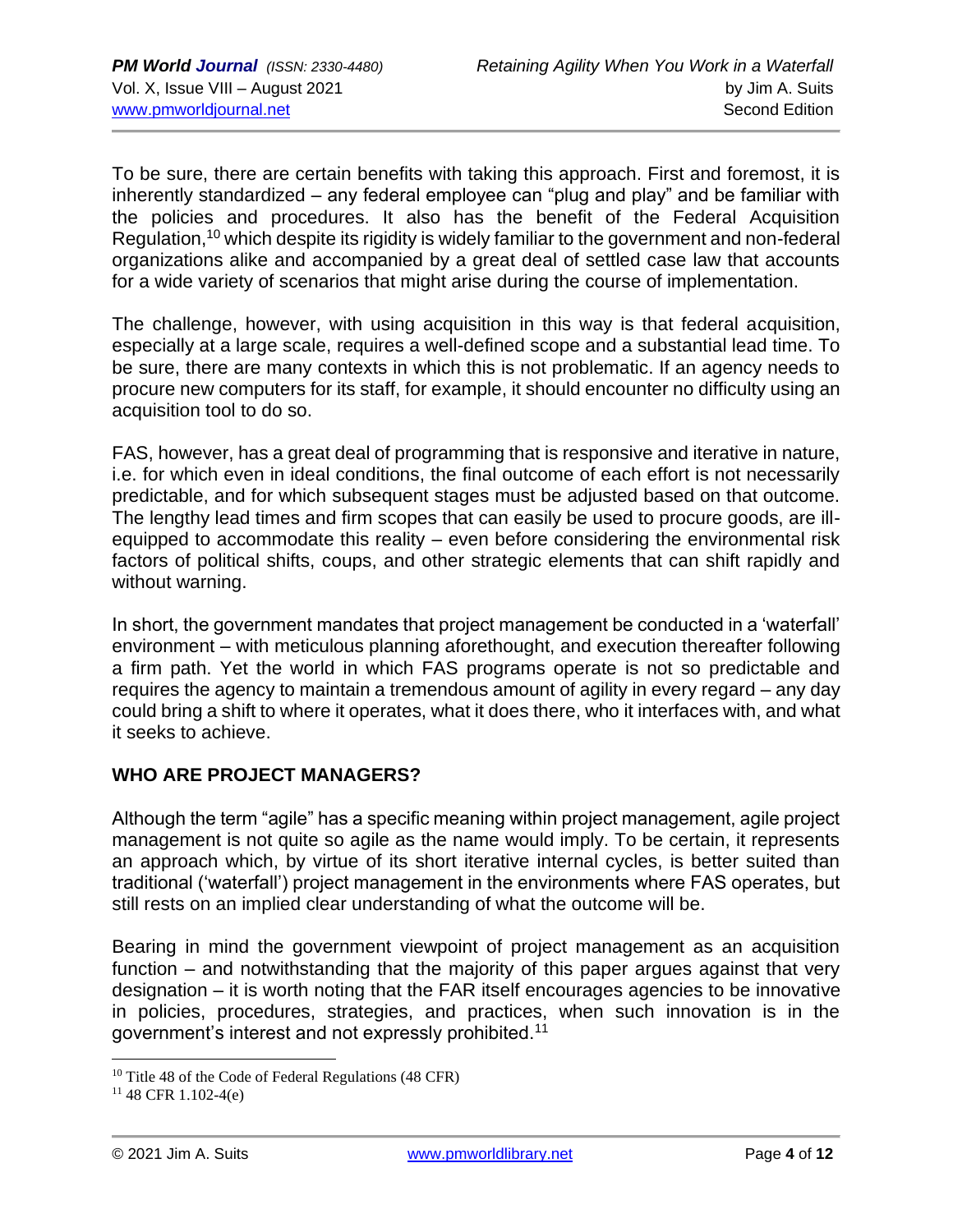To that end, FAS embraces its different portfolios – while standardization may be useful in some regards, standardization for the sake of standardization is in nobody's interest. Each project manager wields a suite of tools, instruments, and vehicles, that allow them to best achieve the objectives of their program(s). This represents a break from generic government practice: Project managers are assigned to projects based on anticipated workload, with the clear understanding that workload is not proportional to dollar value, and then afforded autonomy to implement their projects.

FAS project managers are generalists – assigned to personnel series 0301 or 0343;<sup>12</sup> outsiders are often surprised to learn that many have little to no background in agriculture; rather, their expertise is in foreign affairs, law, communications, or history. Although many have accrued some agricultural experience – for example, through the Peace Corps – this is not, in and of itself, necessary for a project manager to succeed.<sup>13</sup> FAS understands that the project management skillset is one in which PMs are generally not the ones implementing activities day-to-day.

To this end, FAS uses a broad range of hiring authorities, mixing and matching depending on anticipated short- and long-term needs; a given project team often includes a mixture of staff hired as ordinary civil servants, those on term appointments, and some in the excepted service. FAS has maintained for many decades a special excepted service appointment authority for "positions of a project nature involved in international technical assistance activities."<sup>14</sup> While this is unique to FAS and requires OPM approval to establish, agencies with a variable project management footprint may wish to pursue a similar authority.

FAS does not, however, outsource its project management. Unlike many contemporary federal project organizations, which consist of a mix of federal employees and contractors, there are no contractors within FAS' project management staff. To be sure, many of the larger overseas projects – which operate as autonomous, independently coherent entities – maintain contracted staff; these however are not integrated with FAS. Project management is a core function, and core functions should not be outsourced.<sup>15</sup>

#### **WHAT EVEN IS SCOPE?**

Project managers work collaboratively with other cooperating partners – which, depending on the particular project, could include any combination of federal agencies, non-governmental organizations, international bodies, foreign governments, and the

<sup>&</sup>lt;sup>12</sup> In federal HR lingo, series 0301 represents "Miscellaneous Administration and Program" while series 0343 represents "Management and Program Analysis"

<sup>&</sup>lt;sup>13</sup> see Stretton (2013); and Hauschildt, Keim, and Medcof (2000)

<sup>&</sup>lt;sup>14</sup> 5 CFR 213.3213

<sup>15</sup> see Lankford and Parsa (1999)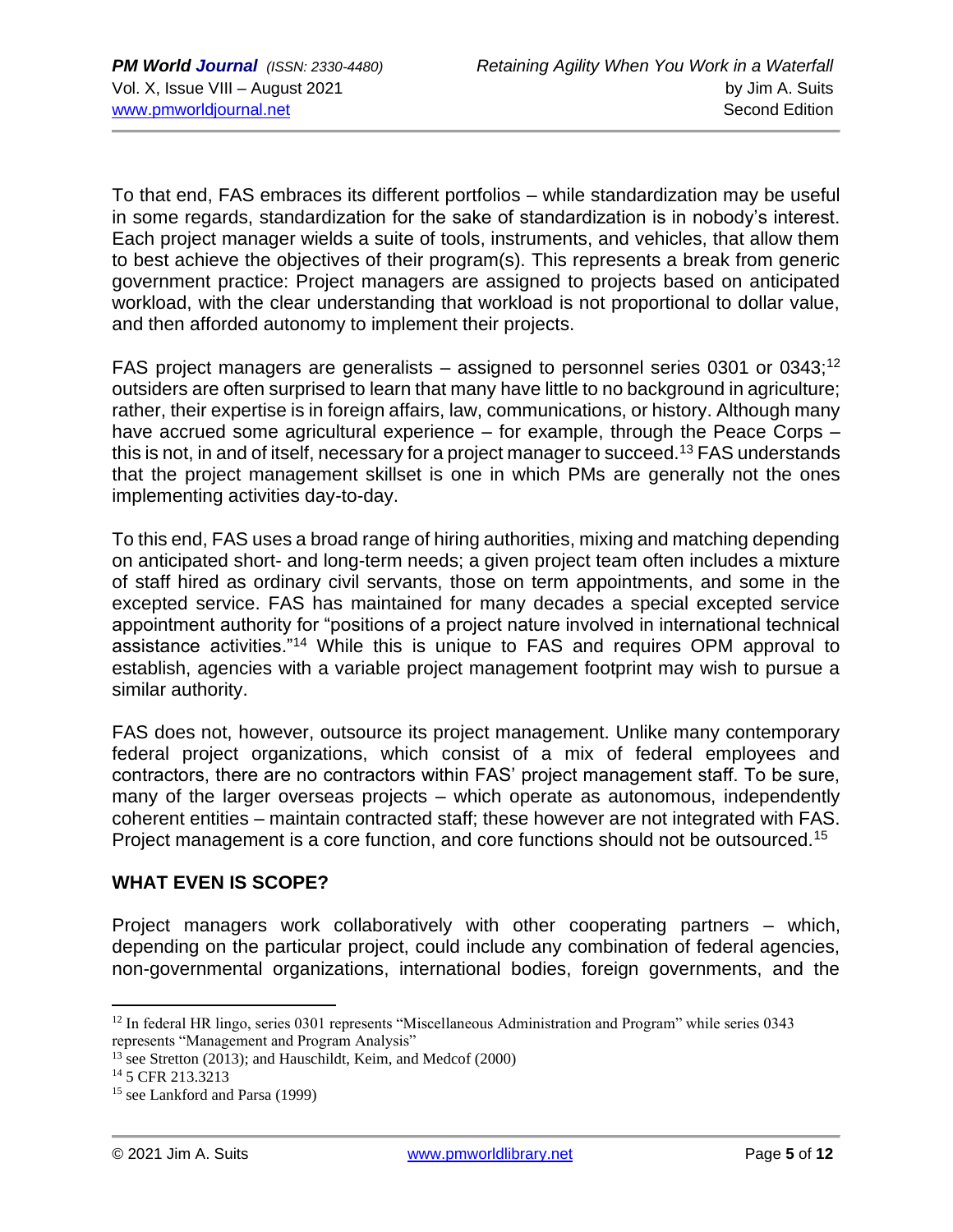private sector – to guide projects throughout their implementation, and adjust as needed. This represents the most challenging aspect of operation in a federal environment: a precise scope is often impossible to write *ab initio*, because operating conditions may not be fully known or understood; and yet many agencies insist upon doing so, only for every adjustment to be complex and costly.

In contrast, by defining scope as progress towards an outcome, rather than a specific output, and working cooperatively with the concerned parties, FAS is able to guide projects through implementation; in many cases, even significant adjustments do not require a formal change action. This has the added benefit of enabling opportunistic extensions of activities when openings unexpectedly appear.

Similarly, FAS understands that, when the goal often requires action by foreign governments, any schedule is going to be a "best guess." As such, although all activities begin with a defined period of performance, extensions are neither frowned upon nor discouraged; when a deadline cannot be met, the PM will determine whether the best course of action is to downscope, extend, or both – many of these deadlines aren't really important in terms of programmatic outcomes.

Although this goes against the premise of "SMART" goal-setting, in that outcomes are general rather than specific, and time-boundedness is ambiguous, the progress made can be measured, and otherwise follows those principles to a large extent. Competitive projects are funded based in no small part on whether the progress anticipated is plausible and relevant to the larger mission.

For this reason, "firm fixed" pricing is rarely used, other than for small, discrete activities within larger umbrellas. While this may make sense in the "flexible scope" context described above, this is antithetical to standard approaches to contracting. In addition, FAS generally avoids firms with "loaded rates," instead working with entities whose costs are more broadly representative. This adds a degree of complication to financial oversight, but generates an overall cost savings through transparency. For example, the GSA CALC gives the average rate for a consultant economist at \$149/hour; in contrast, FAS pays closer to half that, even for a highly-experienced senior economist, and itemizes other related expenses that may be incurred along the way.

While now a standard practice in the agency, this was initially established in response to the variety of statutory and regulatory limitations that exist on FAS' many funding streams; several are subject to cost limitations, especially related to consultant personnel; in some cases, "maximum payable rates" – which cannot be waived – may be as low as \$69/hour. Many commercial firms would balk at such a figure; however, itemization of expenses, despite a minor administrative cost to the agency, results in this being viable for nonfederal implementers, as well as resulting in a cost savings to the agency in virtually all cases.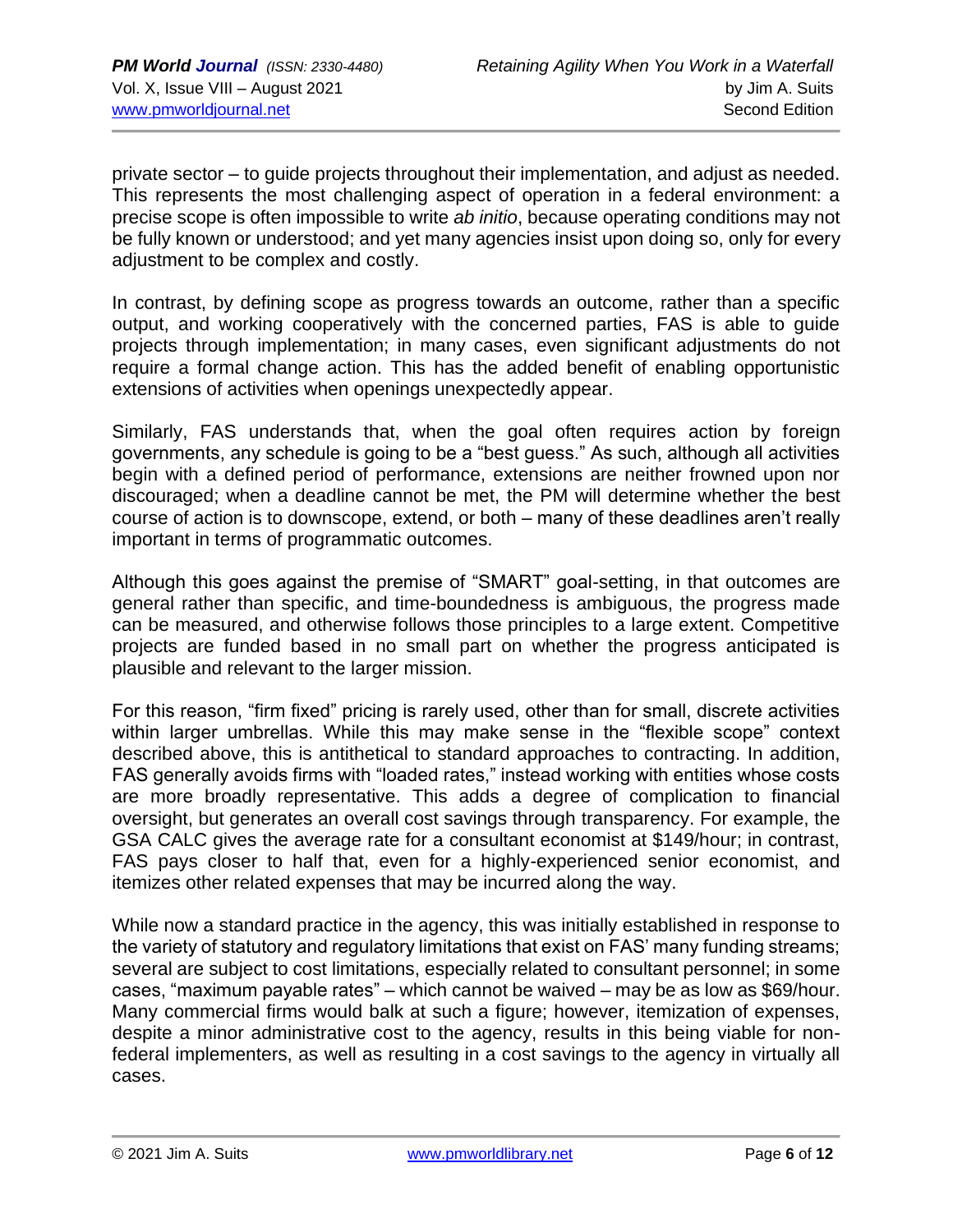The other side of the "cost" coin – pun not intended – is quality. FAS' experience is that there is no correlation between cost and quality. Some initiatives have been extraordinarily expensive, yet achieved nothing; others have been budgetary rounding errors, yet still resonate years later. The nature of these programs is such that quality is often binary: either an objective was advanced, or it wasn't; either that advance is sustainable, or it isn't. It is recognized from inception that it is improbable for a single project to achieve "mission accomplished," and expectations are scaled accordingly.

In short, these four key elements  $-$  scope, schedule, cost, and quality  $-$  are deliberately flexible, recognizing that the number and scale of exogenous influences create a sufficiently ambiguous environment that a firm scope and fixed schedule would all but guarantee failure. Rather than expecting reality to conform to expectations, FAS matches expectations to the fog of reality. This requires a more hands-on approach, but also enables a higher degree of success.

## **TAKING RISKS**

The past year has highlighted, to an extent never anticipated, the scale of risk that comes with operating in an international arena. The coronavirus pandemic has had direct impact on food security,<sup>16</sup> and a variety of reactionary policy actions that, in some cases, undid years of progress made by previous FAS programming. While disappointing, operating in an international environment, by necessity, requires certain risks, and FAS has built an internal culture to accommodate that.

The government standard for risk management is to avoid risks where possible, whatever the cost, and transfer them where avoidance is impossible. While this avoids the uncomfortable publicity of a negative outcome – as FAS has experienced first-hand, for example, in Senator James Lankford's 2015 edition of *Federal Fumbles*<sup>17</sup> – this approach comes with significant and under-appreciated costs that ultimately hinder mission success.

Risk avoidance means that government programs only operate on solid ground. In some contexts, this is well-advised, especially if lives are on the line. FAS programming does not have such high stakes; although global food security is important, a single failed project in FAS' portfolio will not result in death or destruction. In practice, avoiding risks to this extent requires years of meticulous and detailed study. Conducting such study reduces, if not eliminates, the ability of the agency to be responsive to opportunities that arise – to say nothing of incurring the risk that circumstances may change before the study is actionable.

<sup>16</sup> Baquedano, Zereyesus, Christensen, and Valdes (2021)

<sup>17</sup> Lankford (2015), 66-67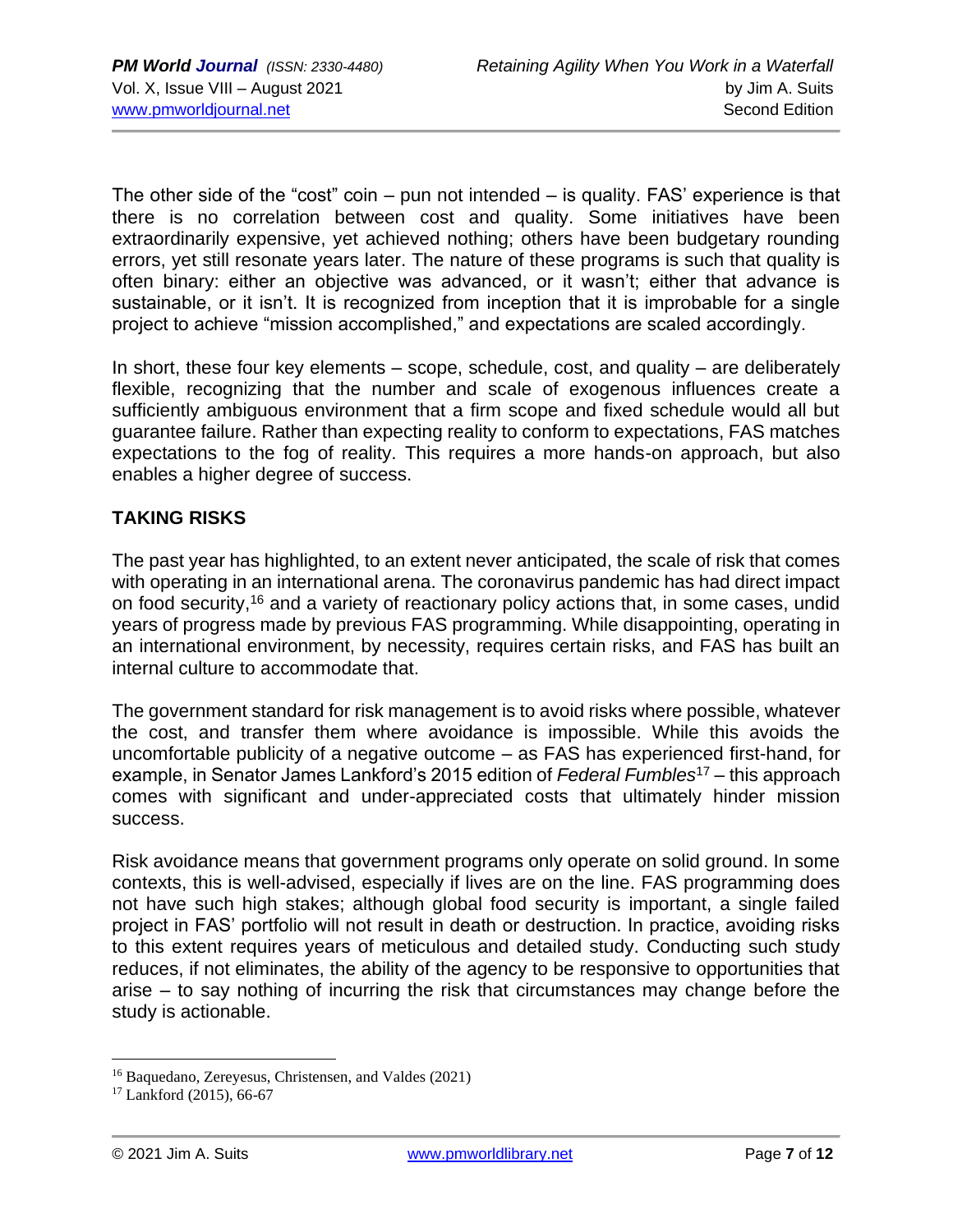Opportunism sometimes sounds uncouth, but in the context of FAS programs, it is an essential ingredient for efficiency and impact. The sheer volume of issues that FAS programming seeks to address is staggering; even with the hundreds of millions of dollars in financial resources referenced previously, priority triage is routine. There are only so many resources, and they must be devoted to those places where they can be expected to have the greatest impact.

To that end, if an opportunity – or a crisis – arises, it is in many cases more important to act swiftly than perfectly. In 2018, for example, concern about retaliatory tariffs affecting the U.S. agriculture industry required a robust response to prevent lasting damage to the sector; in response, FAS quickly stood up a new program valued at over \$100 million. The program attracted criticism from all directions, with arguments that it was too big, too small, too targeted, not targeted enough, and so on. Yet undertaking meticulous study of the market environment to carefully craft a perfect program, would have taken years – by which point, the beneficiaries would no longer benefit.

When the government can't avoid a risk, it prefers to transfer the risk to its contractors. This is an "easy" solution but comes at tremendous cost – the government often (somewhat infamously) pays dearly for this risk transfer, sometimes orders of magnitude above real costs, as contractors must take the same risk mitigation strategies that the government is avoiding.

FAS accepts that risks are real and cannot always be avoided. For example, earlier in 2021, Burma (Myanmar) experienced a coup d'état. This freezes (and, in most cases, terminates) non-humanitarian U.S. Government programming in the country. By definition, individual coups cannot be predicted; but they will occur.<sup>18</sup> Similar circumstances may occur with other types of conflicts, or even natural disasters. In FAS' case, other relevant risks include agricultural trade agreements to which the U.S. is not party, and occasional underhandedness at ports. If these risks realize, projects will not achieve their goals. That is accepted as a risk of operating in the international environment: After all, any project that is never initiated, also won't achieve its goals.

FAS' other consideration in risk management is to have backup plans, if the primary path is cut off. This includes severability in activities – so if a single activity or implementer is unexpectedly cut off, the remainder can continue – and a focus on different aspects of a long-term need. These backup plans need not be formally written *ab initio*, but simply having that concept available can salvage an unenviable situation and create something out of nothing.

<sup>18</sup> Belkin and Schofer (2003)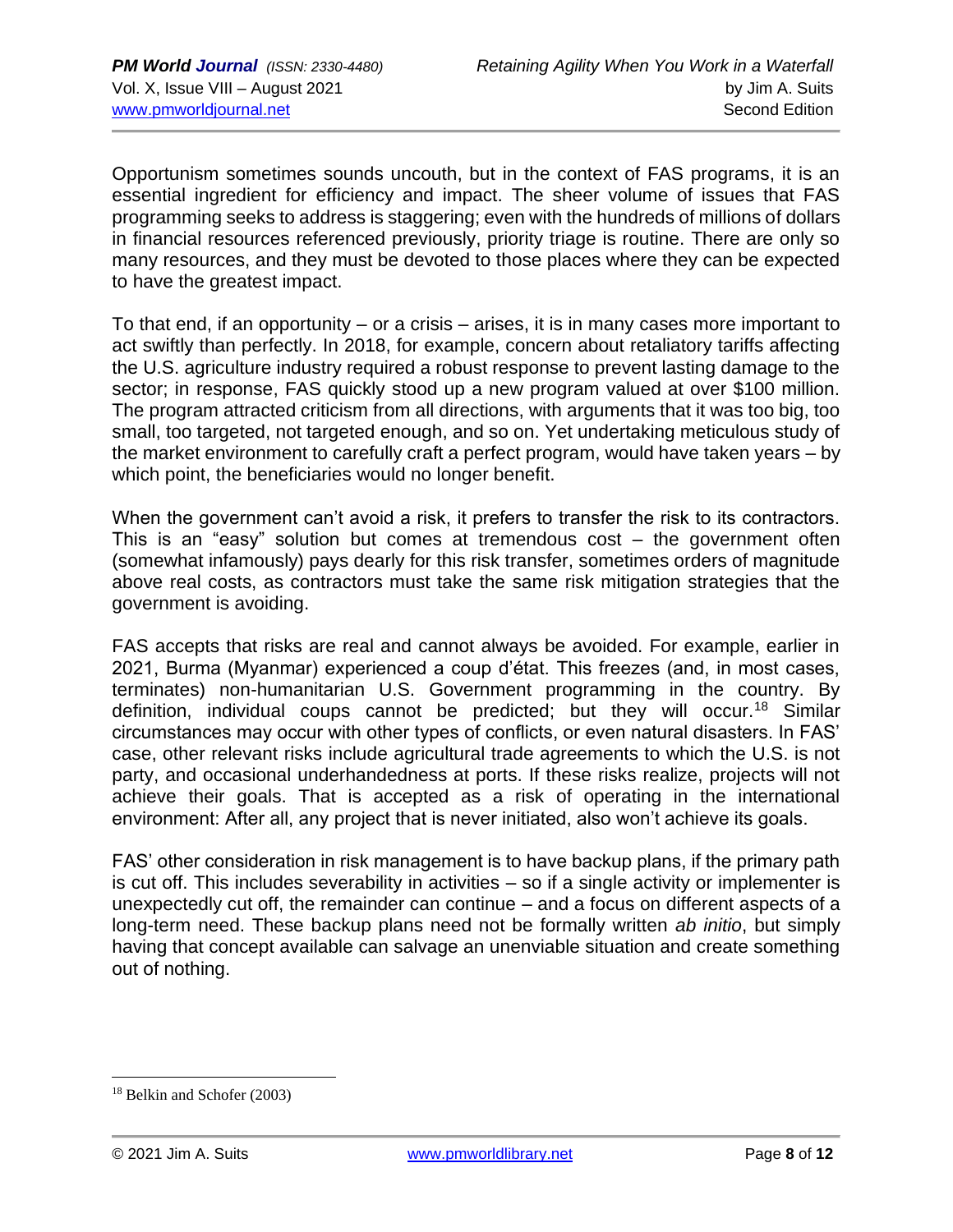#### **STAKEHOLDERS AND COMMUNICATION**

Preparing a list of stakeholders can fill any government PM with dread – virtually everybody is a stakeholder, every one of them holding different stakes, promoting different interests, and expressing an unshakeable insistence that they are more knowledgeable (or at least more important) than the others.

It will come as no surprise, then, that many federal employees instinctively recoil when they hear the word "interagency." It evokes the image of lengthy meetings filled with clichés and pre-prepared talking points. As a consequence, there is often an innate hesitation to communicate beyond a given PM's immediate silo, lest any activity be drowned in such a morass.

That stereotype is not wholly inaccurate, but can be overcome by empowering and encouraging PMs and other front-line staff to build working relationships with their counterparts. While executives can continue to hold their regularly-scheduled quarterly meetings, working-level staff with strong peer-to-peer connections can put those executives on the same page before that meeting even starts – and, in turn, garner their support by giving them something to show that they're cooperating… even if they didn't know about it before reading the pre-meeting brief.

FAS has the particular benefit of having a comparatively well-defined set of stakeholders for most of its programs; as such, many formal and semi-formal associations and groups exist, containing mixes of federal and non-federal entities, through which such matters can be discussed. While each suite of programs has a different set of stakeholders, PMs need not start *ex nihilo* when establishing who the stakeholders are for their projects.

This approach is no less important internally to the agency. FAS, like many large organizations, struggles to manage internal communication. The most effective PMs are those who, just as with the 'interagency,' maintain their own peer-to-peer networks across different offices. While this cannot overcome all obstacles, it can reduce inefficiencies, and more crucially, prevent a late-emerging veto-holder from emerging after considerable effort has been expended.

An important lesson FAS instills in its PMs, particularly when contending with internal stakeholders, is that nobody speaks for everybody. This is often forgotten in stakeholder management: No matter who a particular individual 'represents,' there is invariably a chorus of nuanced and differing feelings within that organization. It may be timeconsuming to account for all, but they are ignored at a project's peril.

The most successful PMs are in regular contact with stakeholders. Formal updates – i.e. quarterly meetings – may serve as calibration mechanisms, but no stakeholder wants to be surprised in such a forum. By building and maintaining these strong working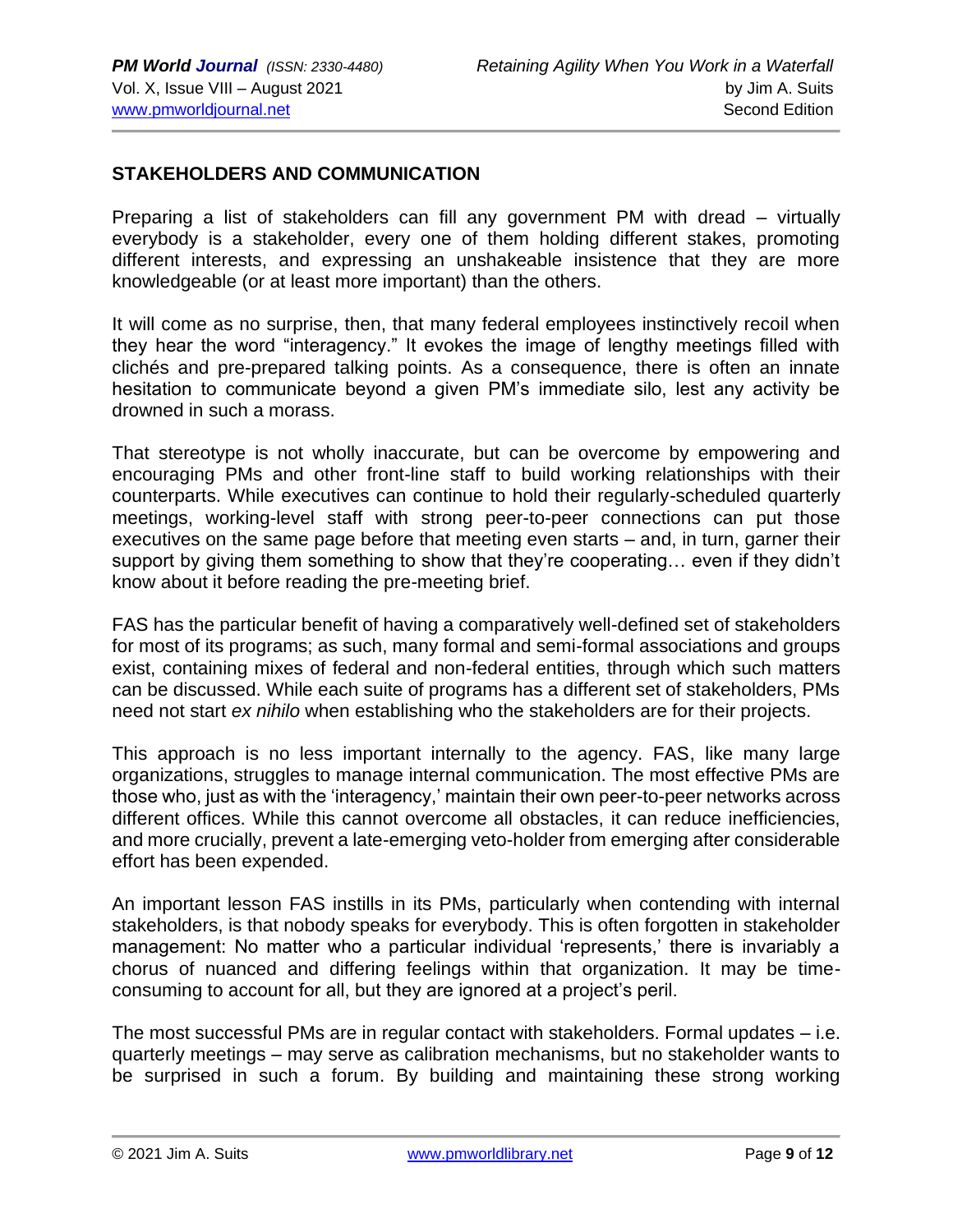relationships across units, PMs are able to generate broader support for their projects, and better alignment among programming within the agency and beyond.

One of FAS' innovations in internal project management is understanding that generalist PMs may not necessarily be versed in the highly specific lingo of all the various offices they may interact with. This lingo could be technical (for example, "SPS/TBTs"), contextual (for example, "Farm to Fork"), or bureaucratic (for example, "General Ledger 4802"). To overcome this barrier, FAS has designated liaisons – or translators, as it were – to facilitate communication between units where misunderstandings regularly occur.

### **CONCLUSION: CAN THIS BE REPLICATED?**

Perhaps another federal agency reading this description of FAS' project management practices and wondering if they could replicate this within their own organization. Anyone attempting to answer this question briefly would be wise to mumble. However, if one is to embark on such an endeavor, this assessment can offer a few pieces of advice.

First, this cannot be attained through a one-off training or series of webinars. Building this "can-do" organizational culture, in which PMs are empowered with authority and tools to do their jobs, takes years – if not decades. Such a culture requires sustained buy-in at all levels of the organization, from senior executives to the greenest junior professional. This requires not only training, but ongoing support that encourages PMs to use independent judgement and manage their resources most efficiently.<sup>19</sup>

Second, don't underestimate the resistance. Governments are notorious for rewarding a "paper-pusher" culture, in which it is deemed more important to have the correct forms (each, of course, bearing an OMB control number) properly completed and in the designated sequence, than to achieve the mission. FAS is not immune to this tendency; the agency often finds itself in a tug-of-war regarding whether to prioritize the paperwork or the mission.

This is not to say that legalities and details are unimportant; certainly, no one in the agency, nor any of the stakeholders, has any desire to be non-compliant, nor to land in Senator Lankford's annual report of wasteful spending. However, agencies have a great deal of discretion – often more than they realize – as regards implementation. With an appropriate (non-zero) level of risk tolerance, and instilling a culture of working cooperatively, rather than adversarially, with non-federal partners, greater impacts are possible program-wide, even if some individual projects fall short.

Third, it must be emphasized that while many of the operating authorities FAS uses are available to any civilian federal agency, there are several which are limited to subsets of

 $19$  see Brinkerhoff (2006)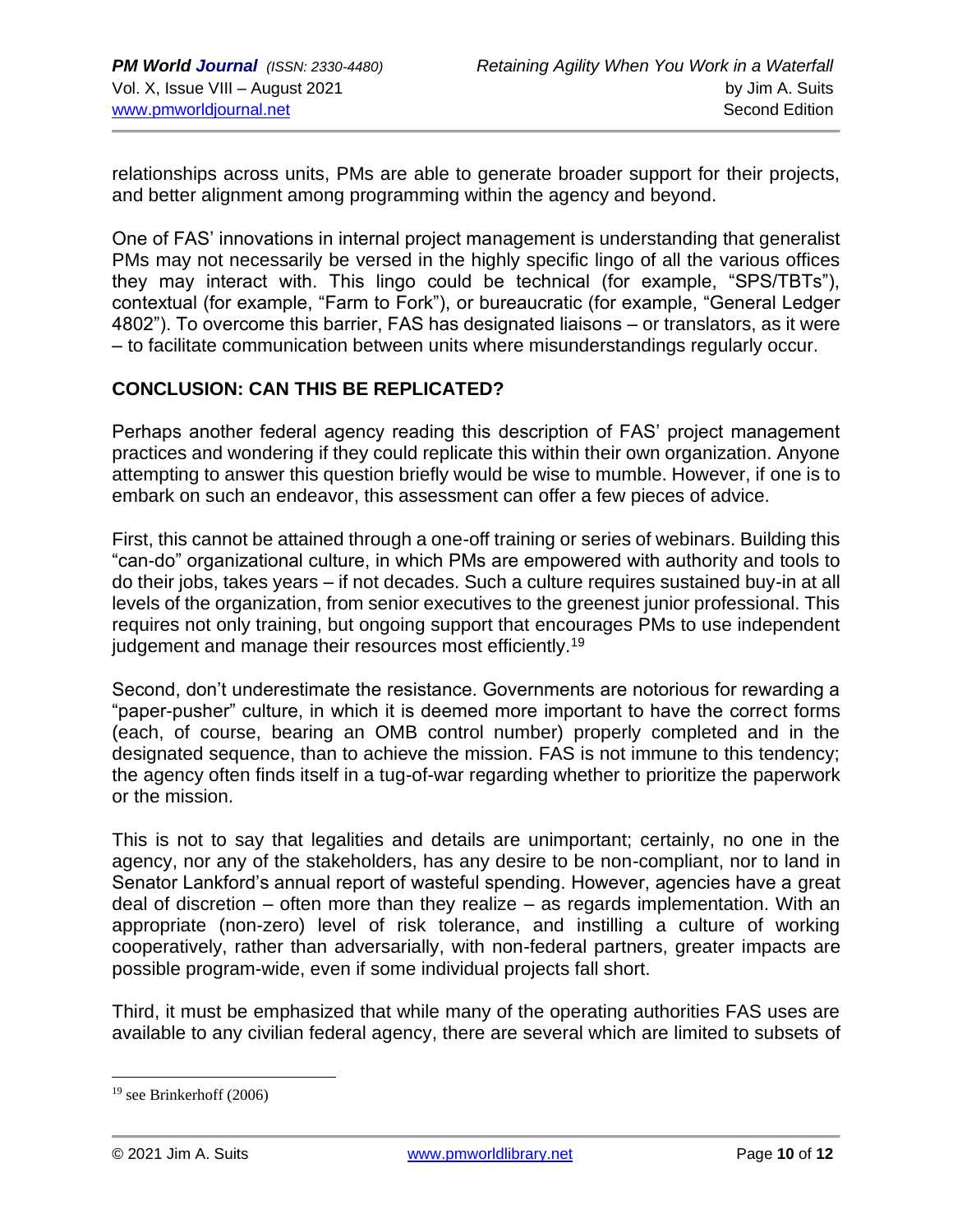the Department of Agriculture, or to FAS specifically. To have additional authorities extended, whether by legislation or by regulation (as applicable), is not a trivial undertaking; agencies may find that more cumbersome processes are still less complex than seeking out these authorities.

Finally, it is important for any organization, especially in the public sphere, to understand that their mission and priorities can change, due to global circumstances, new political mandates, or any number of other factors. However, PMs are often hesitant to establish backup plans, lest they create the appearance that there is a lack of confidence in the principal plan. Management must have the sustained commitment to this practice to encourage and reward resilient thinking, rather than overconfidence.

In short, many of these lessons can be adopted, in whole or in part, to improve project management practices at federal agencies, and to an extent, throughout the public sector. Doing so, however, is not a matter of flipping a switch – cultural change is a lengthy process, requiring sustained commitment across administrations. It can be done, however, and FAS is an example of that.

### **REFERENCES**

Axelrod, R. (1984). *The Evolution of Cooperation*. Basic Books, Cambridge, MA.

Baquedano, F., Zereyesus, Y. A., Christensen, C., and Valdes, C. (2021). "COVID-19 Update and Impacts on Food Insecurity". USDA ERS Working Paper AP-087

Belkin, A. and Schofer, E. (2003). "Toward a Structural Understanding of Coup Risk" *Journal of Conflict Resolution* 47(5): 594-620.

Brinkerhoff, Robert. (2006). *Telling Training's Story*. Berrett-Koehler, Oakland, CA.

Epstein, D. (2019). *Range: How Generalists Triumph in a Specialized World*. Riverhead, New York.

Hauschildt, J., Keim, G., and Medcof, J. (2000) "Realistic Criteria for Project Manager Selection and Development." *Project Management Journal* 31(3): 23-32.

Heath, C., and Heath, D. (2010). *Switch: How to Change Things When Change Is Hard*. Currency, New York.

Lankford, J. (2015). *Federal Fumbles: 100 Ways the Government Dropped the Ball*.

Lankford, W. M., and Parsa, F. (1999). "Outsourcing: A Primer" *Management Decision* 37(4): 310- 316.